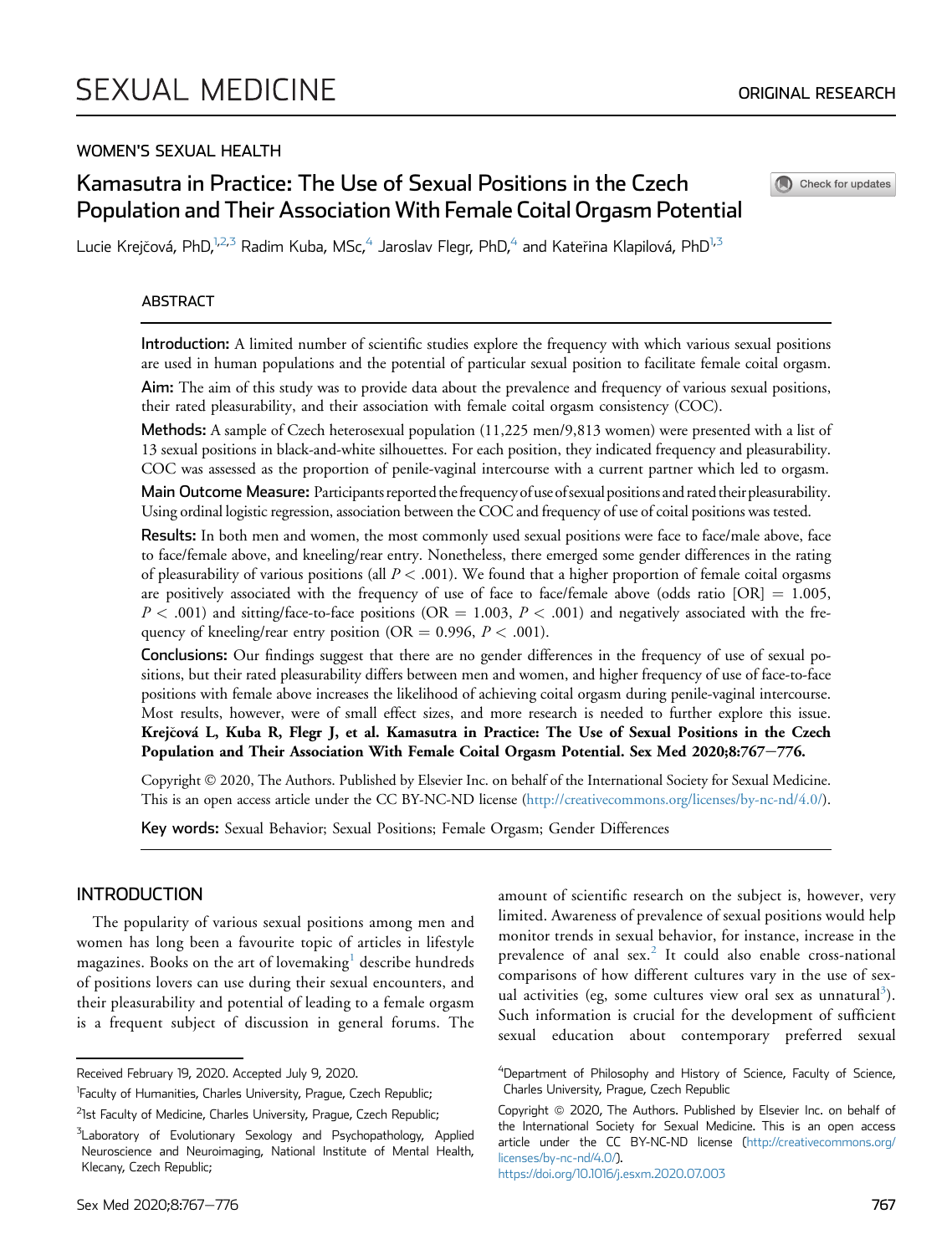behavior, and moreover, these findings could provide public health professionals with up-to-date information about partnered sexual behaviors and thus help develop adequate treatment strategies to increase the level of sexual wellbeing in individuals as well as couples.

Existing studies tend to focus on the prevalence and/or frequency of particular heterosexual sexual behaviors, especially on giving and receiving oral sex, vaginal intercourse, and anal sex. $4\frac{4-7}{8}$  $4\frac{4-7}{8}$  $4\frac{4-7}{8}$  $4\frac{4-7}{8}$ National sex surveys reveal a wide variation in heterosexual practices. A recent Czech survey found that 85% of women and 91.2% of men had in their lifetime engaged in vaginal intercourse, app. 55% of women and 67% of men have experience with receiving oral sex, and 20% of women and 27% of men engaged in insertive anal sex.<sup>[8](#page-8-4)</sup> In Australia, the proportion of men and women who had in their lifetime experienced vaginal intercourse is  $92\%$ , while in the United States, the proportion stands at 91% for women and 86% for men. $4$  For oral-genital sex, these figures stand at 67% for women and 78% for men in Australia and 77% of women and 81% of men in the United States. Lifetime experience with receptive anal sex was reported by 15% of women in Australia and 37% of women in the United States, whereas for insertive anal sex, these figures stood at 21% of men in Australia and 36% of men in the United States.

Kinsey et al $^{9,10}$  $^{9,10}$  $^{9,10}$  $^{9,10}$  in his classical reports on sexual behavior of the US population lists the following ranking of frequency of use of 7 coital positions in men and women: male above, female above, side, rear entrance, sitting, and standing. Swieczkowski and  $W\llap{alker<sup>11</sup>}$  $W\llap{alker<sup>11</sup>}$  $W\llap{alker<sup>11</sup>}$  investigated preferences for and the frequency of use of various sexual positions in young married women in the United States. With respect to positions and practices relevant to our study, they arrived at the following ranking of frequency of use: face to face/male above, fellatio, face to face with female above, cunnilingus, face to face side position, prone rear entry, sitting face to face, kneeling rear entry, sitting rear entry, and anal sex. They also found that the frequency of use of sexual positions highly correlated with individual preference for a given position and the position's rated effectiveness in producing female orgasm.

Various research in human populations shows that sexual positions have varying effects on female orgasm potential. A representative survey of Swedish women $12$  assessed the use of various sexual techniques and associations between the techniques and orgasmic function. A major predictor of Swedish women's orgasmic function was a wider repertoire of sexual techniques used, such as manual and oral stimulation, or the use of dildo during sexual activity. In noncoital activities, the prevalence of women who reached orgasm by manual genital caressing was  $75-89%$  and by cunnilingus  $61-73%$ , whereby proportions differed depending on the age category. During penile-vaginal intercourse,  $51-57%$  women were able to reach orgasm solely by penile movements in the vagina, and almost 50% of women reported they could reach orgasm without clitoral stimulation. This Swedish study unfortunately did not specify the coital positions.

To date, links between orgasmic experience and specific coital and noncoital activities were reported only by Swieczkowski and Walker, $^{11}$  $^{11}$  $^{11}$  who asked women how often they experienced orgasm during various sexual activities. Answers were indicated on a 40-point Likert scale (with ends verbally anchored as "not at all" and "exclusively" and the range in-between divided in 8 segments, each with 5 further subdivisions). Mean ratings ordered the positions as follows: face to face male above (28), face to face female above (26.36), manipulation of female genitals by partner (23.47), cunnilingus (17.94), face to face side position (16.73), stimulation of breasts and other nongenital areas (11.69), sitting face to face (10.78), prone rear entry (8.23), kneeling rear entry (5.85), sitting rear entry (3.81), stimulation by vibrator (2.26), and anal intercourse (0.89).

Awareness of differences in the effectiveness of various sexual positions for achievement of female orgasm is also mirrored in sexual therapy. Eichel, De Simone Eichel, and Kule<sup>[13](#page-8-10)</sup> introduced the coital alignment technique, an effective sexual technique designed to boost female orgasmic ability. This coital position combines the standard missionary position with coordinated sexual movements. In particular, the male pubic bone and penis base rub against women's clitoris, so the position combines vaginal penetration with constant stimulation of the clitoris. The efficiency of coital alignment technique was confirmed by several subsequent studies (for a review, see the article by Pierce<sup>[14](#page-8-11)</sup>).

## AIMS

The aim of the present study is to provide evidence on the underresearched area of usage of various sexual positions in heterosexual men and women during sexual intercourse. Existing studies tend to focus on the prevalence/frequency of vaginal intercourse, oral sex, or anal sex irrespective of the position used. In this study, we want to address this gap in existing knowledge. We explore gender differences in the rated pleasurability of various sexual positions and investigate associations between coital positions used, age, frequency of sexual activities, and coital orgasm consistency (COC) in women. Based on previous studies, we predict that women with higher COC would be older, with higher monthly frequency of sexual activities, and would use face-to-face sexual positions during sexual intercourse over the past 5 years more often.

# MATERIALS AND METHODS

# Sample and Procedure

The methods and description of the electronic survey "Sexual Preferences and Behaviors Inventory 2015" are described in detail elsewhere.<sup>[15](#page-8-12)</sup> In brief, data were collected between January 2015 and March 2018 via an online questionnaire distributed by Qualtrics [\(www.qualtrics.com\)](http://www.qualtrics.com). Participants were recruited via advertisements placed at a Facebook page and in the media. Only participants older than 15 years were allowed to take the questionnaire. Participants were informed about the aims of the study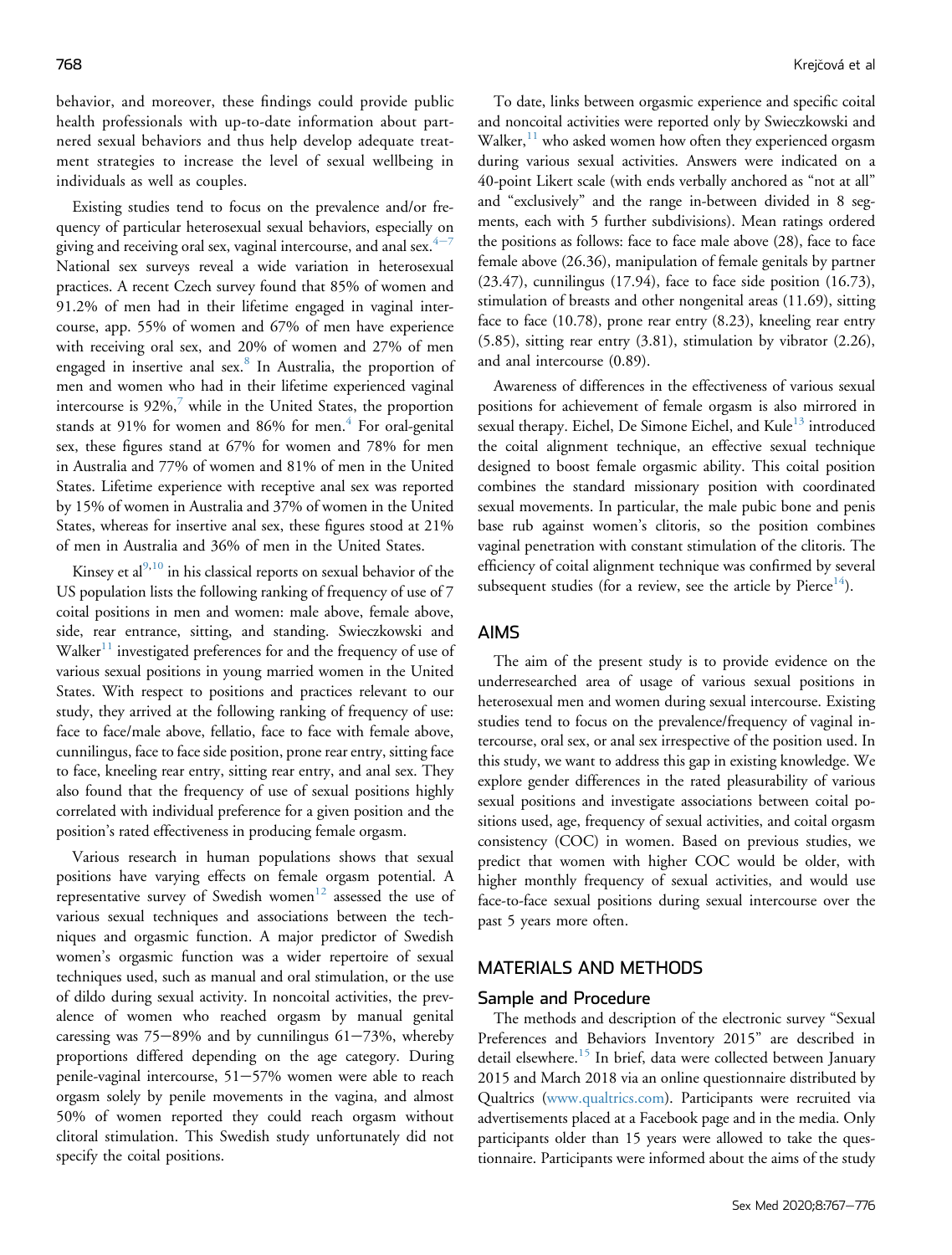<span id="page-2-0"></span>

Figure 1. Sexual positions. A = Face to face/male above; B = Prone rear entry; C = Standing/face to face; D = Standing; E = Face to face/ female above; F = Supine/female above; G = Fellatio/standing; H = Kneeling/rear entry; I = Sitting/face to face; J = Standing/rear entry;  $K =$  Cunnilingus; L = Sixty-nine; M = Fellatio/female above.

on the first page of the electronic survey. Those who agreed to participate, pressed the "Next" button ( $n = 48,407$ ) and were asked about their sexual experiences, preferences, and behaviors.

#### Ethical Considerations

All participants received information about the purpose of the study and confidentiality of all information they would provide and gave us their informed consent for participation in the study online. No reward was disbursed for participation in the study. The study was approved by the Institutional Review Board of the Faculty of Science, Charles University, Czech Republic (No. 2015/01).

# **Measures**

For the purpose of our study, we used questions pertaining to sociodemographic information and sexual behavior.

#### Sociodemographic Characteristics

Sociodemographic data included information about the year of birth, sex (male, female), education, and relationship status (single or having a partner).

Sexual orientation was assessed by the following question: "Do you consider your sexual orientation homosexual rather than heterosexual?" Responses were indicated using a 7-point Likert scale, with 1 corresponding to "Definitely not", 7 to "Definitely yes", and the in-between range indicated by a numerical scale. As our aim was to study sexual behavior in heterosexual individuals, participants scoring from 4 to 7 ( $n = 2,156$ ) and respondents who did not respond to this question ( $n = 25,213$ ) were excluded from further analyses. Monthly mean frequency of penile-vaginal intercourse over the past year was assessed on a scale ranging from 1 to 8 (1 = Not even once, 2 = Once, 3 = Twice or three times,  $4 = 4-6$  times,  $5 = 7-10$  times,  $6 = 11-20$  times,  $7 = 21-30$ times,  $8 = More than 30 times$ .

#### Questions on the Use of Sexual Positions

The questionnaire included visual black-and-white silhouettes depicting 13 sexual positions (9 coital, 4 noncoital; [Figure 1](#page-2-0)).

These sexual positions were chosen based on previous studies $9-11$  $9-11$ and a Czech book on the art of lovemaking widely used in therapeutic practice in the Czech Republic.<sup>16</sup> Respondents assessed their experience with the use of these positions by answering the following questions: (i) "How often did you engage in the following sexual position over your lifetime?" (indicated on a 7-point verballyanchored ordinal scale:  $1 = Never$ ,  $2 = Once$  or twice,  $3 = At$  most 5 times,  $4 = At$  most 15 times,  $5 = At$  most 30 times,  $6 = At$  most 100 times,  $7 = More frequently$ ; (ii) "Was it pleasurable?" (indicated on ordinal 4-point scale ranging from  $1 = Not$  at all to  $4 = Very$ pleasurable); (iii) "Please estimate the percentage of sexual encounters in the past 5 years when you used a particular position" (indicated on a continuous scale from ranging from 0% to 100%).

#### Assessment of COC

To assess the percentage of coital activities resulting in orgasm, women answered the following question: "Please indicate the percentage of penile-vaginal intercourse which led to orgasm elicited solely by coital movements with the current partner?" Respondents indicated their answer using a 6-point scale  $(1 = \text{Never},$  $2 = 5 - 25\%, 3 = 25 - 50\%, 4 = 50 - 75\%, 5 = 75 - 95\%,$  $6 =$  Almost always).

#### Statistical Analysis

Before running a statistical analysis, we filtered out 1% of our data exceeding 3 standard deviations in the following variables: age and duration of the test.

We used IBM SPSS Statistics 21 (SPSS Inc, Chicago, IL) for all statistical analyses.  $P$  values  $< .05$  were considered statistically significant. First, we counted the descriptive data on the prevalence, pleasurability, and frequency of use of the 13 sexual positions we followed. For prevalence assessment, participants' responses on the frequency of particular positions over lifetime and in the past 5 years were converted to a binary variable:  $0 =$ not used at all  $(1/0\%)$  and  $1 =$  used  $(2-7/1-100\%)$ . To examine gender differences in the frequency of use, both over lifetime and in the past 5 years, and pleasurability of sexual positions, we performed a nonparametric Mann-Whitney test. Significant between-group differences were explored and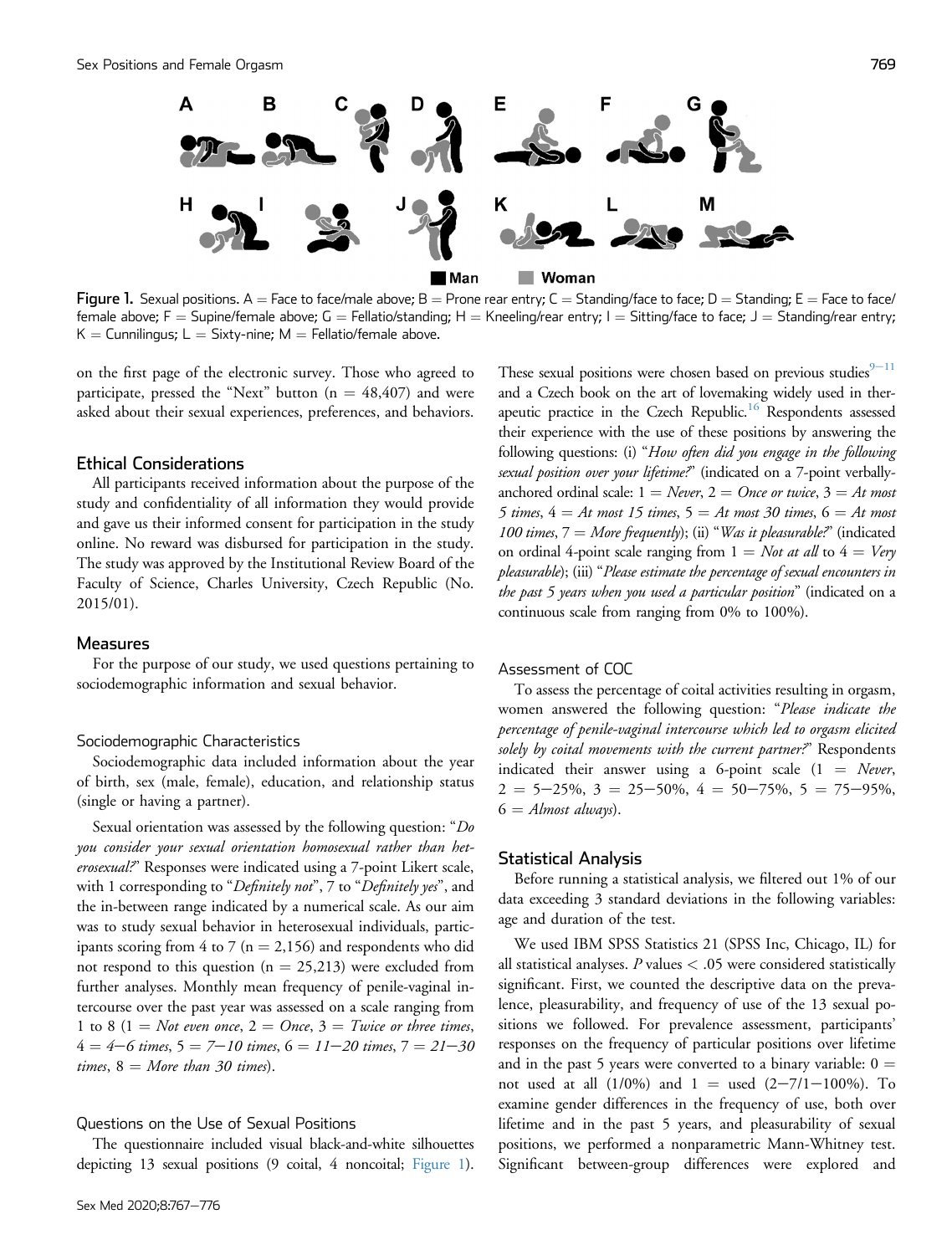<span id="page-3-0"></span>Table 1. Demographic characteristics of the sample

| Variable                                                      | Men<br>$(N = 11,225)$ | Women<br>$(N = 9,813)$ |
|---------------------------------------------------------------|-----------------------|------------------------|
| Age (in years)*                                               | 35.87 (11.9)          | 30.9 (10.6)            |
| Education (%)                                                 |                       |                        |
| Primary                                                       | 2.9                   | 5.7                    |
| Vocational                                                    | 6.8                   | 3.0                    |
| Secondary                                                     | 43.4                  | 46.9                   |
| Graduate degree                                               | 47                    | 44.4                   |
| Relationship (%)                                              |                       |                        |
| Yes                                                           | 74.4                  | 73.1                   |
| Length of relationship<br>$(in \text{ years})^*$              | 7.9(9.7)              | 5.4 (7.6)              |
| Sexual orientation $(%)^{\dagger}$                            |                       |                        |
| 1 (Not at all)                                                | 88.9                  | 82.3                   |
| 2                                                             | 9.6                   | 14.1                   |
| 3                                                             | 1.5                   | 3.6                    |
| Monthly mean frequency of<br>sexual activities* <sup>,‡</sup> | 4                     | 4.3                    |

Missing values excluded.

<span id="page-3-1"></span>\*Mean value (SD).

<span id="page-3-2"></span>† Participants answers to the question "Do you consider your sexual orientation homosexual rather than heterosexual?" Answers indicated on the following scale:  $1 =$  Definitely Not to  $7 =$  Definitely Yes.

<span id="page-3-3"></span> $^{\ddagger}$ Answers indicated on the following scale: 1 = Not even once, 2 = Once,  $3 =$  Twice or Three times,  $4 = 4-6$  times,  $5 = 7-10$  times,  $6 = 11-20$  times,  $7 = 21 - 30$  times,  $8 =$  More than 30 times.

qualified by calculating effect sizes using Cohen's d coefficient.<sup>[17](#page-8-14)</sup> To explore associations between the COC, frequency of use of 9 coital positions during intercourse over the past 5 years, age, and the mean frequency of sexual activities, we performed ordinal logistic regression analyses (enter method with COC as a dependent variable).

# **RESULTS**

Our final sample included a total of 21,038 Czech men  $(n = 11,225)$  and women  $(n = 9,813)$  aged 18–86 years. The mean age was  $35.87$  (SD = 11.93) for men and 30.9  $(SD = 10.57)$  for women. Demographic characteristics of the sample are presented in [Table 1.](#page-3-0)

Heterosexual men and women both reported that the most frequently used sexual positions are face to face/male above (A), face to face/female above (E), and kneeling/rear entry (H). As shown in [Table 2,](#page-4-0) however, we found significant gender differences between heterosexual men and women in the frequency of use of particular sexual positions over lifetime (This was the case for 9 out of 13 positions we investigated). Heterosexual men reported the use of a number of positions, especially prone rear entry (B), standing/face to face (C), standing (D), face to face/female above (E), sitting/face to face (I), cunnilingus (K) and sixty-nine (L), significantly more than

heterosexual women did. Among heterosexual women, positions fellatio/standing (G) and kneeling/rear entry (H) were reported to be used more frequently than by heterosexual men. Cohen's d, however, shows that the effect size of these results was either very small or negligible.

Median frequencies of sexual positions used over the past 5 years are shown in [Figure 2](#page-4-1). Not surprisingly, the same 3 positions reported as most frequently used over lifetime also showed up as the most frequently used over the past 5 years: face to face/male above (A; median 80% for both sexes), face to face/ female above (E; median 40% for both sexes), and kneeling/rear entry (H; median 38% for men, 42% for women). Several other gender differences also appeared in the frequency of use of various positions over the past 5 years [\(Table 3](#page-5-0)), but their effect sizes were too small to be of interest.

We found significant gender differences in the pleasurability of all 13 positions (all  $P < .001$ ) [\(Table 4](#page-5-1)). The largest differences were found in positions where men receive oral sex (G, fellatio/ standing; M, fellatio; L, sixty-nine), but the effect size indicated a small effect. The smallest difference was found in the face to face/ male above position (A).

[Table 5](#page-6-0) provides an overview of the proportion of sexual encounters resulting in female orgasm during various positions involving penile-vaginal intercourse with a stable partner. Interestingly, almost one-third of women reported that they never experienced orgasm during coitus with their stable partner.

To examine which sexual positions best predicted the occurrence of orgasm during coitus (assessed as COC), we performed an ordinal regression analysis (enter method). Note that while there are 6 response ordinal categories, 5 cutoff points (thresholds) were created. A reference category was determined as the one with the highest ordered level. In this case,  $Y = 6$  (ie, COC is almost always) was considered a reference category. In [Table 6,](#page-6-1) the model shows that COC with a current partner was significantly predicted by older age (OR = 1.021,  $P < .001$ ), higher monthly mean frequency of sexual activity ( $OR = 1.119$ ,  $P < .001$ ), higher frequency of use of face to face/female above (OR = 1.005,  $P < .001$ ) or sitting/face-to-face position  $(OR = 1.003, P < .001)$ , and a lower frequency of kneeling/rear entry position (OR = 0.996,  $P < .001$ ).

#### **DISCUSSION**

The aim of our study was to provide data about the prevalence and frequency of use of various sexual positions, to assess rated pleasurability of these positions, and to test their association with COC. Overall, the study presents descriptive data about a lifetime and 5-year frequency of the use of 9 coital and 4 noncoital positions. In both men and women, face to face/male above, face to face/female above, and kneeling/rear entry were reported as the most commonly used positions. Our study revealed a number of gender differences in the frequency of use of particular positions across the Czech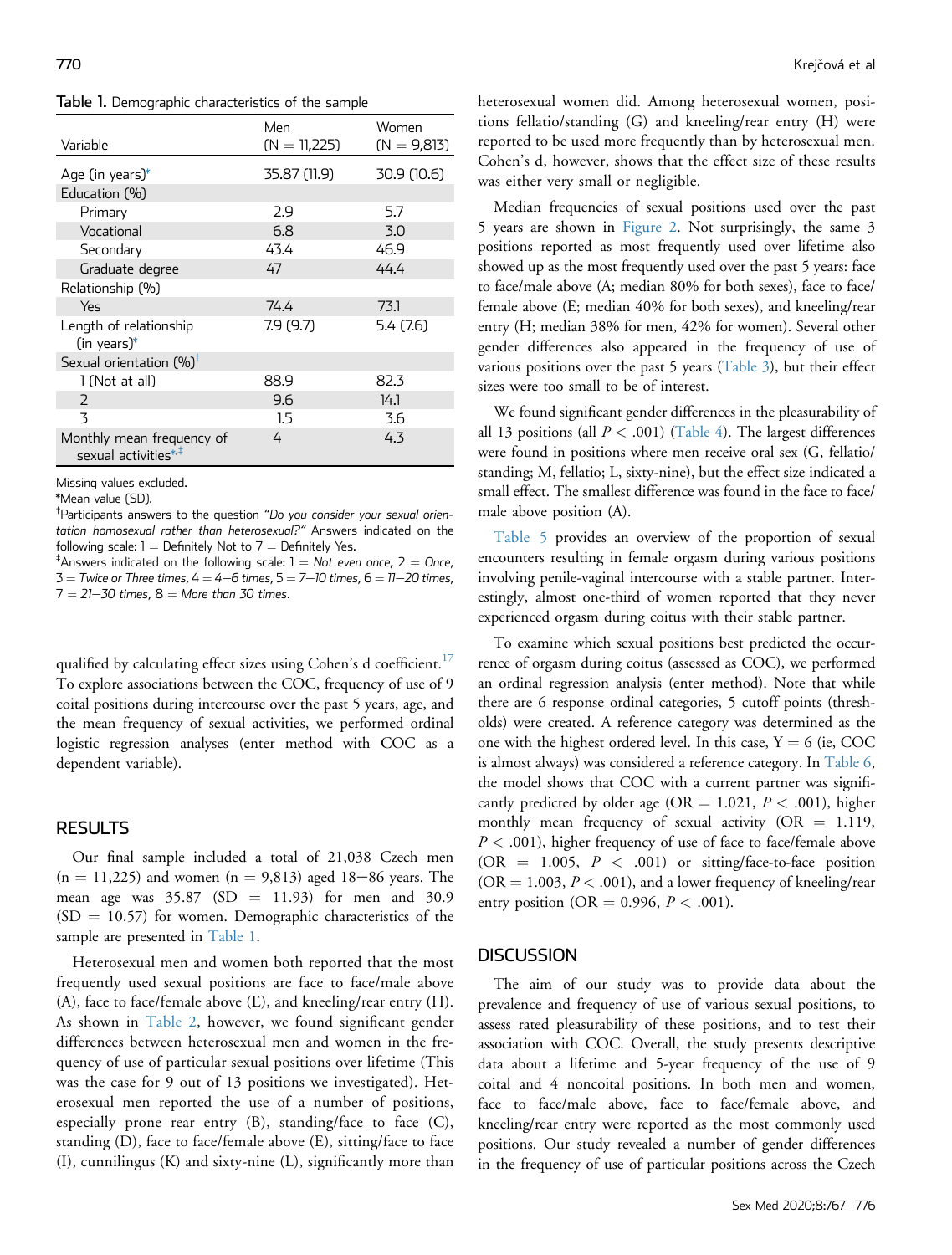| anu wunen                     |        |                     |                     |       |               |                     |                |           |
|-------------------------------|--------|---------------------|---------------------|-------|---------------|---------------------|----------------|-----------|
|                               |        | Lifetime prevalence |                     |       |               |                     |                |           |
|                               | Men    |                     |                     | Women |               |                     |                |           |
| Position                      | N      | $\frac{0}{0}$       | Mdn $(M)^{\dagger}$ | n     | $\frac{0}{6}$ | Mdn $(M)^{\dagger}$ | $7^{\ddagger}$ | Cohen's d |
| $A =$ Face to face/male above | 10,784 | 97.0                | 7(6.35)             | 9,502 | 97.8          | 7 (6.39)            | $-1.81$        | .00       |
| $B =$ Prone rear entry        | 10,617 | 91.6                | 6(5.22)             | 9,395 | 93.4          | 6(5.35)             | $-4.24**$      | .00       |
| $C =$ Standing/face to face   | 10.564 | 77.1                | 3(3.09)             | 9.364 | 76.4          | 3(2.98)             | $-4.12**$      | .00       |
| $D =$ Standing                | 10,562 | 80.7                | 4(4.06)             | 9,347 | 75.6          | 3(3.61)             | $-14.83**$     | .01       |

<span id="page-4-0"></span>Table 2. Lifetime prevalence of the use of sexual positions and gender differences in the frequency of their use among heterosexual men and womer

 $D =$  Standing 10,562 80.7 4 (4.06) 9,347 75.6 3 (3.61)  $-$ 

 $K =$  Cunnilingus 10,609 91.8 6 (5.47) 9,337 89.0 6 (5.08)  $-$ 

L ¼ Sixty-nine 10,551 87.1 5 (4.54) 9,324 86.8 5 (4.28) -

 $M =$  Fellatio/female above  $10,593$  92.1 6 (5.37) 9,326 89.8 6 (5.34) -.15

 $E =$  Face to face/female above  $10,684$  95.1 6 (5.65) 9,399 95.2 6 (5.55)<br>F = Supine/female above 10,459 76.8 3 (3.56) 9,298 77.6 3 (3.51)

 $F =$  Supine/female above  $10,459$   $76.8$   $3$   $(3.56)$   $9,298$   $77.6$   $3$   $(3.51)$ <br>  $G =$  Fellatio/standing  $10,600$   $89.1$   $5$   $(4.8)$   $9,362$   $90.2$   $6$   $(5.03)$ 

G ¼ Fellatio/standing 10,600 89.1 5 (4.8) 9,362 90.2 6 (5.03) -

 $H =$  Kneeling/rear entry  $10,590$  93.7 6 (5.6) 9,381 95.0 6 (5.69)<br>  $I =$  Sitting/face to face  $10,499$  87.7 5 (4.38) 9,315 89.4 5 (4.47)

I = Sitting/face to face  $10,499$  87.7 5 (4.38) 9,315 89.4 5 (4.47)<br>
J = Standing/rear entry  $10,445$  84.9 4 (4.21) 9,242 85.1 4 (4.23)

 $J =$  Standing/rear entry  $10,445$   $84.9$   $4(4.21)$   $9,242$   $85.1$   $4(4.23)$ <br>K = Cunnilingus  $10,609$   $91.8$   $6(5.47)$   $9,337$   $89.0$   $6(5.08)$ 

Missing values excluded.

 $*P < .01; **P < .001$ .

<span id="page-4-3"></span>\*Binary value.

<span id="page-4-4"></span><sup>†</sup>Median for "How often did you experience this position?" (1 = Never, 2 = 1 to 2 times, 3 = At most 5 times, 4 = At most 15 times, 5 = At most 30 times,  $6 = At$  most 100 times,  $7 =$  More frequently).

<span id="page-4-2"></span> $^{\ddagger}$ Z score for Mann-Whitney  $U$  test.

population, but owing to relatively small effect sizes and a nonrepresentative sample, the results must be interpreted—and especially generalised—with caution. We found a number of gender differences in the rating of pleasurability of particular positions, where men rated positions where the male receives oral sex (fellatio, sixty-nine) as more pleasurable than women did. Higher COC was positively associated with the frequency of use of face to face/female above and sitting/face-to-face position and negatively predicted by the kneeling/rear entry position.

In both men and women, face to face/male above and face to face/female above were the 2 most common sexual positions experienced both over lifetime and in the past 5 years, a finding which is in line with earlier research. $9,10$  $9,10$  These positions allow face-to-face contact and facilitate continued facial as well as oral communication between partners during sex. Recognition of partner's sexual pleasure during a particular sexual position can increase its use in dyadic sexual repertoire, and moreover, face-toface positions make it possible for partners to kiss and hug each other, which can further intensify sexual pleasure.

<span id="page-4-1"></span>

Figure 2. Median frequency of sexual positions used by heterosexual men and women in the past 5 years.

 $-5.01***$  .00

 $-1.50$  .00

 $-8.56**$  .00

 $-2.70*$  .00

 $-2.78$ \* .00

 $-.43$  .00

 $-15.59***$  .01

9.92\*\* .00

.15 .00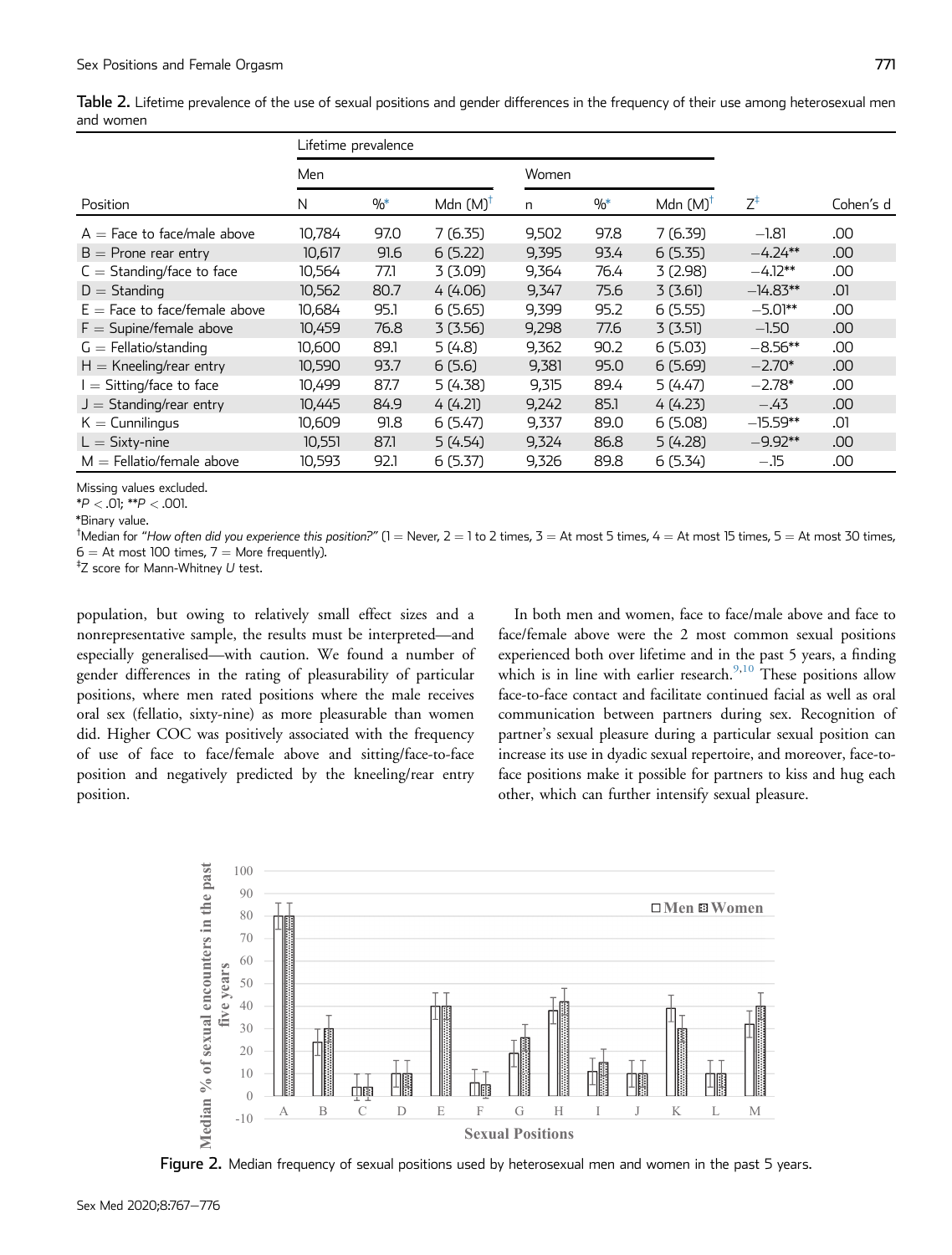|                                 | Past 5 years prevalence |                 |                     |       |               |                     |                |           |
|---------------------------------|-------------------------|-----------------|---------------------|-------|---------------|---------------------|----------------|-----------|
|                                 | Men                     |                 |                     | Women |               |                     |                |           |
| Position                        | N                       | $\frac{0}{0^*}$ | Mdn $(M)^{\dagger}$ | n     | $\frac{0}{6}$ | Mdn $(M)^{\dagger}$ | $Z^{\ddagger}$ | Cohen's d |
| $A =$ Face to face/male above   | 10,581                  | 96.8            | 80 (69.45)          | 9,280 | 97.5          | 80 (70.82)          | $-2.58*$       | .00       |
| $B =$ Prone rear entry          | 9,946                   | 91.8            | 24 (33.23)          | 8,846 | 93.0          | 30 (38.62)          | $-11.19***$    | .00       |
| $C =$ Standing/face to face     | 8,646                   | 75.3            | 4(9.56)             | 7,751 | 74.2          | 4 (10.11)           | $-0.34$        | .00       |
| $D =$ Standing                  | 9,457                   | 84.7            | 10(23.06)           | 8,090 | 79.9          | 10(20.98)           | $-8.40**$      | .00       |
| $E =$ Face to face/female above | 10,167                  | 94.7            | 40 (44.04)          | 8,882 | 94.7          | 40 (44.82)          | $-1.39$        | .00       |
| $F =$ Supine/female above       | 8,633                   | 77.7            | 6(14.9)             | 7,806 | 77.3          | 5(15.66)            | $-0.22$        | .00       |
| $G =$ Fellatio/standing         | 9,644                   | 88.7            | 19 (30.48)          | 8,588 | 89.5          | 26 (36.14)          | $-11.29**$     | .00       |
| $H =$ Kneeling/rear entry       | 10,019                  | 93.7            | 38 (42.31)          | 8,885 | 94.3          | 42 (46.33)          | $-8.34**$      | .00       |
| $I = Sitting/face$ to face      | 9,220                   | 85.7            | 11(22.27)           | 8,349 | 87.3          | 15(24.68)           | $-5.48**$      | .00       |
| $J =$ Standing/rear entry       | 9,195                   | 83.5            | 10(19.72)           | 8,161 | 83.3          | 10(21.19)           | $-2.04*$       | .00       |
| $K =$ Cunnilingus               | 9,884                   | 92.2            | 39 (44.36)          | 8,484 | 89.8          | 30 (37.57)          | $-13.64**$     | .01       |
| $L =$ Sixty-nine                | 9,378                   | 85.4            | 10(22.25)           | 8,527 | 83.7          | 10(20.49)           | $-5.63**$      | .00       |
| $M =$ Fellatio/female above     | 9,861                   | 91.8            | 32 (40.26)          | 8,592 | 91.3          | 40 (44.73)          | $-8.56**$      | .00       |

<span id="page-5-0"></span>Table 3. Prevalence of the use of sexual positions in the past 5 years and gender differences in frequency in heterosexual men and women

Missing values excluded.

 $*P < .01$ .  $*P < .001$ .

<span id="page-5-3"></span>\*Binary value.

<span id="page-5-4"></span>† Median (mean) for the percentage of sexual encounters when the position was used in the past 5 years (from 0% to 100%).

<span id="page-5-2"></span>‡ Z score for Mann-Whitney U test.

Not surprisingly, we confirmed that in Czech, sample positions with oral-genital contact are also frequently used. In fact, the proportions we found are even higher than those reported in previous foreign<sup>[4,](#page-8-3)[7](#page-8-5)</sup> and Czech studies.<sup>[8](#page-8-4)</sup> This could be at least in part due to the lower mean age of our sample in comparison to samples used in population surveys: A number of studies reported that the percentage of noncoital activities tends to be higher in people in their twenties, peaking in their thirties.  $4,7,18$  $4,7,18$  $4,7,18$ 

Although we found several gender differences in the reported prevalence and frequency of use of sexual positions, small effect sizes indicate that these differences are of marginal importance. From a theoretical point of view, there was no reason to expect strong gender differences. Our analysis was limited to a heterosexual population, and given that the 2 sexes engage in sexual activities together, frequencies of use of particular sexual positions in a representative population sample should be closely aligned.<sup>[8](#page-8-4)</sup>

<span id="page-5-1"></span>Table 4. Gender differences in rated pleasurability of sexual positions

|                                 | Men    |           | Women |           |            |           |
|---------------------------------|--------|-----------|-------|-----------|------------|-----------|
| Position                        | n      | Mean rank | n     | Mean rank | Ζ          | Cohen's d |
| $A =$ Face to face/male above   | 10,168 | 9718,9    | 9,073 | 9511,29   | $-3,66**$  | .00       |
| $B =$ Prone rear entry          | 9,069  | 9032,34   | 8,163 | 8154,5    | $-12,95**$ | .00       |
| $C =$ Standing/face to face     | 9,532  | 9292,21   | 8,231 | 8406.95   | $-13,85**$ | .01       |
| $D =$ Standing                  | 8,227  | 8158,37   | 7,178 | 7181,08   | $-14.34**$ | .01       |
| $E =$ Face to face/female above | 9,517  | 9617,22   | 8,595 | 8435,63   | $-19,48**$ | .02       |
| $F =$ Supine/female above       | 9,675  | 9803,28   | 8,681 | 8482.18   | $-22.53**$ | .02       |
| $G =$ Fellatio/standing         | 8,742  | 9035,02   | 7,766 | 7375,89   | $-24.92**$ | .03       |
| $H =$ Kneeling/rear entry       | 9,872  | 10325,5   | 8,71  | 8119,53   | $-34.1***$ | .06       |
| $I =$ Sitting/face to face      | 8,524  | 9,018     | 7,16  | 6443,06   | $-39,34**$ | .09       |
| $J =$ Standing/rear entry       | 8,096  | 8936,02   | 7,204 | 6205,81   | $-40.64**$ | <b>JO</b> |
| $K =$ Cunnilingus               | 9,087  | 10152,3   | 8,022 | 6745,67   | $-50.1**$  | .14       |
| $L =$ Sixty-nine                | 9,596  | 10623,5   | 8,322 | 7040,74   | $-54.34**$ | .16       |
| $M =$ Fellatio/female above     | 9,307  | 10608,5   | 8,347 | 6841,71   | $-55.69**$ | .17       |

Missing values excluded.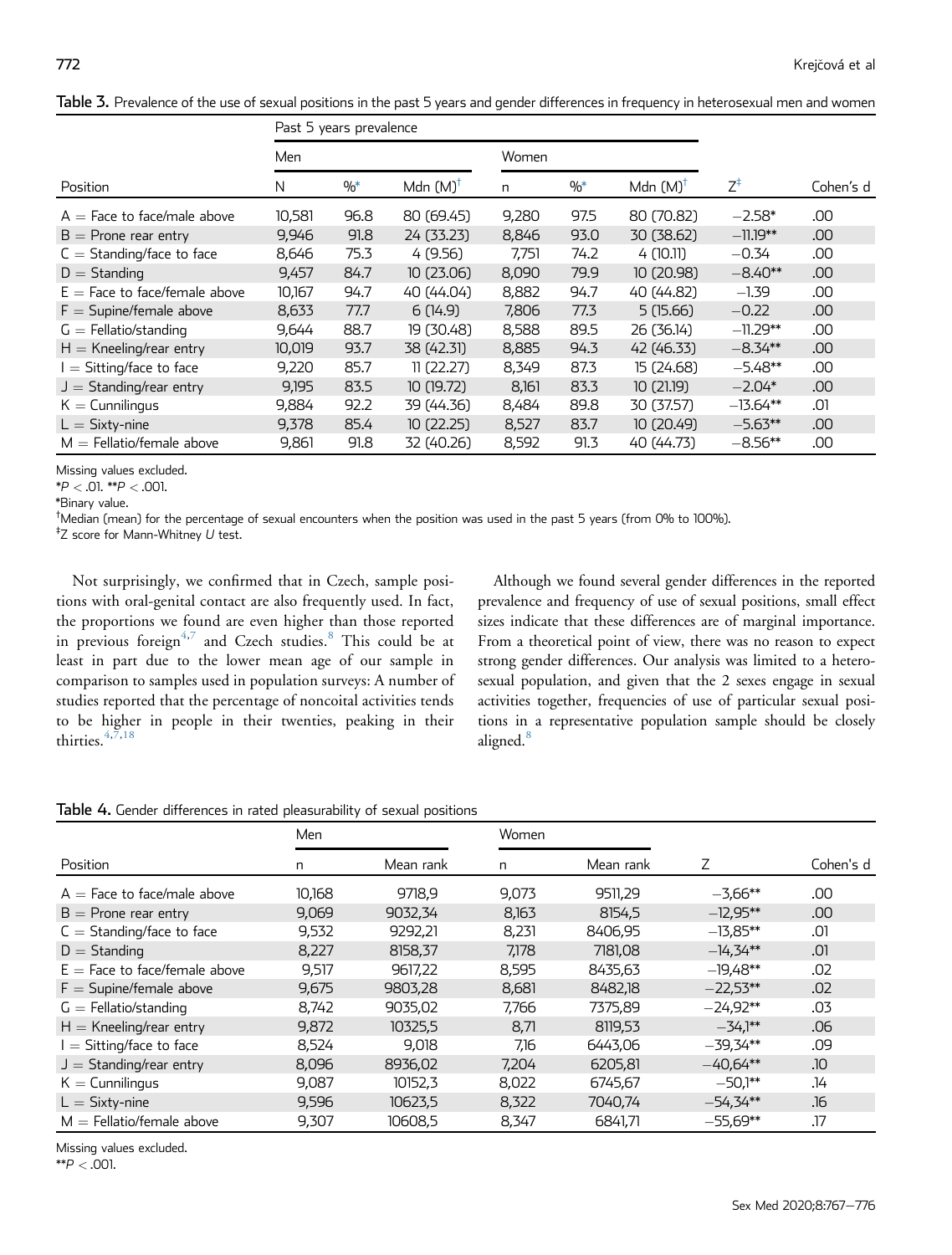<span id="page-6-0"></span>Table 5. Percentage of coitus with partner resulting in orgasm (in %)

| COC           | Women $(n = 7,450)$ |
|---------------|---------------------|
| Never         | 32.4                |
| $5 - 25%$     | 21.6                |
| $25 - 50%$    | 9.8                 |
| $50 - 75%$    | 10.5                |
| 75-95%        | 13.7                |
| Almost always | 12.0                |

 $COC =$  coital orgasm consistency.

Missing values excluded.

Nevertheless, an examination of differences in the pleasurability of sexual positions indicates that women tend to rate positions with deep vaginal stimulation as the most pleasurable, whereas men tend to rate fellatio as the most pleasurable. Oralpenis contact received lower pleasurability ratings in women, and positions involving it showed the highest gender difference in ratings. This can be explained by reluctance to manipulate and swallow semen $19$  as well as women's higher vigilance in terms of hygiene and negative sexual health outcomes.<sup>[20](#page-8-17)</sup> Despite this discrepancy between the sexes, positions involving oral-penis contact were reported by both men and women as frequently used. This contrast between rated pleasurability and frequency could be influenced by insufficient communication between partners about their sexual preferences, $21$  by women's higher susceptibility to their partner's needs, or even by pornographic materials where fellatio is one of the most commonly appearing practices, which may create the impression that it ought to be an integral part of each sexual intercourse.<sup>[22](#page-8-19)</sup> These speculations are, however, merely preliminary because the scale used for rating pleasurability in the current project was not sensitive enough (4-point scale). Particularly in the male sample, this resulted in a ceiling effect. In future studies, a more sensitive scale should be used.

One-third of women reported they had never experienced orgasm during coitus with their partner. This result may be due to nonrepresentative sampling because a representative sample of Czech women showed that only 21.9% never had a vaginal orgasm.[23](#page-8-20) The higher numbers of respondents willing to share intimate and possibly uncomfortable information (such as absence of orgasm in women) could be at least in part accounted for by online sampling, which offers a higher perceived level of anonymity than for instance the use of computer-assisted personal interviewing or face-to-face interviewing methods. $24$ Although two-thirds of women can experience orgasm during coitus, one-third do so less than half the time. In our study, we did not investigate possible associations between psychological and relationship-related factors on the one hand and the frequency of COC (for a review, see studies by Meston et al and Brody<sup>[25](#page-8-22)-27</sup>) on the other hand to further elucidate these findings.

Associations between the COC and frequency of use of particular coital positions during intercourse suggest that women

<span id="page-6-1"></span>Table 6. Results for the ordinal logistic regression model predicting coital orgasm consistency (COC) in women

|                                              | Women           |           |               |              |  |  |  |
|----------------------------------------------|-----------------|-----------|---------------|--------------|--|--|--|
| Variable                                     | $\beta$ (SE)    | <b>OR</b> | 95% CI*       | $\mathsf{P}$ |  |  |  |
| Age (years)                                  | .021 (.002)     | 1,021     | 1.018/1.024   | $<$ .001**   |  |  |  |
| Monthly mean frequency of sexual intercourse | .112 (.010)     | 1,119     | 1.096/1.141   | $< 0.001**$  |  |  |  |
| $A =$ Face to face/male above <sup>†</sup>   | .000 (.001)     | 1.000     | .998/1.001    | .507         |  |  |  |
| $B =$ Prone rear entry <sup>†</sup>          | .000 (.001)     | 1.000     | .999/1.002    | .504         |  |  |  |
| $C =$ Standing/face to face <sup>†</sup>     | .002(.001)      | 1.002     | 1.000/1.005   | .081         |  |  |  |
| $D =$ Standing <sup>†</sup>                  | $.002$ $(.001)$ | 1.002     | 1.000/1.003   | .067         |  |  |  |
| $E =$ Face to face/female above <sup>†</sup> | .005 (.001)     | 1.005     | 1.004/1.006   | $<$ 001**    |  |  |  |
| $F =$ Supine/female above <sup>†</sup>       | $-.001$ (.001)  | .999      | .997/1.001    | .183         |  |  |  |
| $H =$ Kneeling/rear entry <sup>†</sup>       | $-.004$ (.001)  | .996      | .994/.997     | $< 0.001**$  |  |  |  |
| $I = Sitting/face$ to face <sup>T</sup>      | $.003$ $(.001)$ | 1.003     | 1.002/1.005   | $< 0.001**$  |  |  |  |
| $J =$ Standing/rear entry <sup>†</sup>       | .001(.001)      | 1.001     | .999/1.003    | .196         |  |  |  |
| <b>Thresholds</b>                            |                 |           |               |              |  |  |  |
| 1 (Never)                                    | 1.165 (.095)    | 3,206     | 2.662/3.861   |              |  |  |  |
| $2(5 - 25%)$                                 | 1.782 (.097)    | 5,942     | 4.914/7.185   |              |  |  |  |
| $3(25 - 50\%)$                               | 2.114 (.098)    | 8,281     | 6.841/10.034  |              |  |  |  |
| $4(50 - 75%)$                                | 2.555 (.099)    | 12,871    | 10.602/15.643 |              |  |  |  |
| $5(75 - 95%)$                                | 3.406 (.104)    | 30,144    | 24.582/36.929 |              |  |  |  |

 $OR = odds ratio; SE = standard error.$ 

Missing values excluded listwise. Nagelkerke's  $R^2 = 0.084$ .

 $*$  $P$  < .001.

<span id="page-6-2"></span>\*95% CI for OR.

<span id="page-6-3"></span><sup>†</sup>Frequency scale 0—100%. Dependent variable: COC with a current partner (1 = Never, 2 = 5—25%, 3 = 25—50%, 4 = 50—75%, 5 = 75—95%, 6 = Always).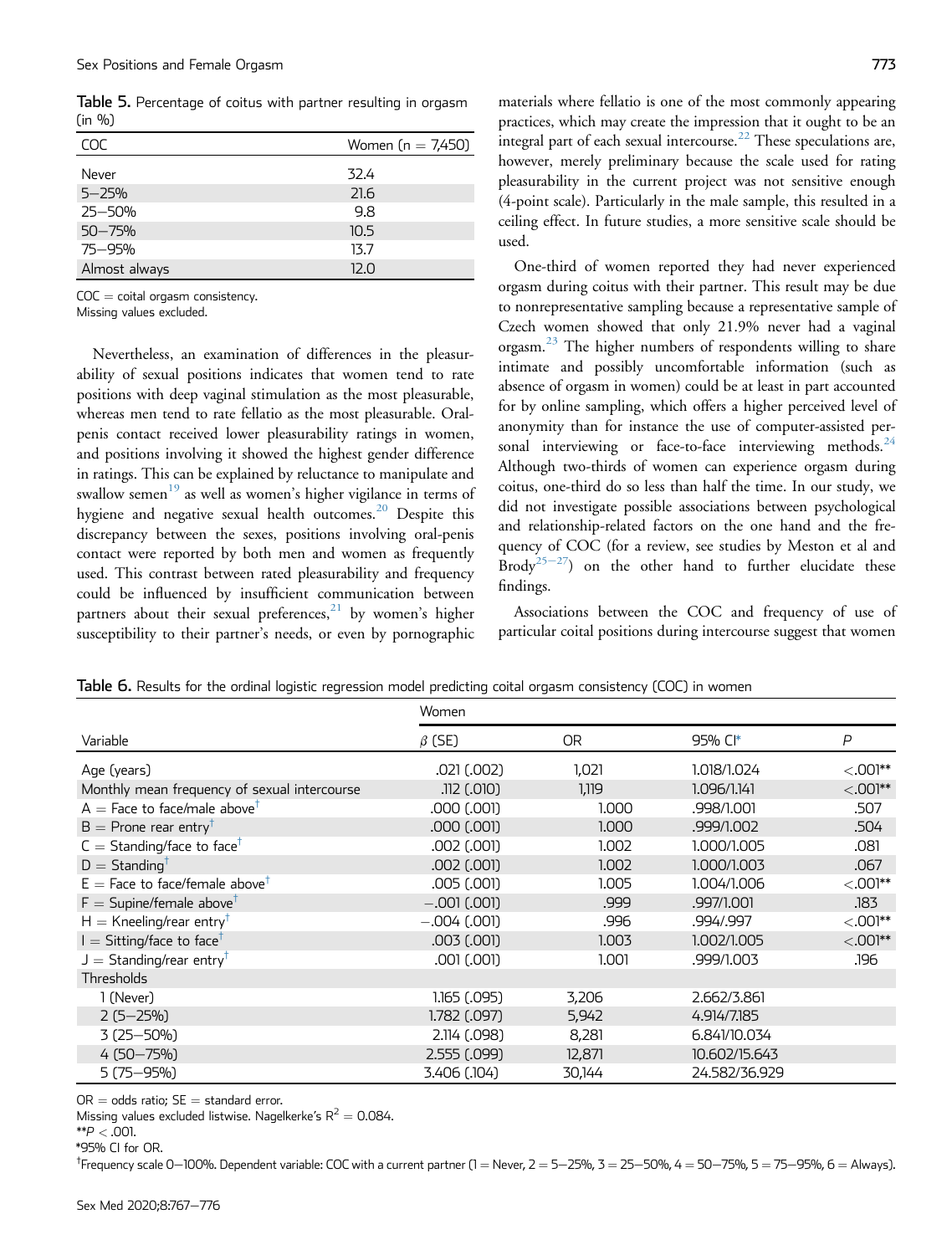who are older, engage in heterosexual intercourse more often, and use face to face/female above and sitting/face-to-face positions more frequently and kneeling/rear entry less frequently are more likely to achieve orgasm during coitus with their partner. Existing research shows that in women, the frequency of orgasm is positively associated with increasing age.<sup>[28](#page-9-0)</sup> More frequent use of positions with a woman on top has also been found to facil-itate female orgasm.<sup>[11,](#page-8-8)[29](#page-9-1)</sup> These positions allow women to take active role in intercourse and control the depth and rhythm of penetration. Higher perceived sexual arousability during stimulation of deep vagina has also been associated with greater vaginal orgasm capacity. $30$  On the other hand, we also found that less frequent use of kneeling/rear entry position is associated with more frequent orgasm. This is consistent with results reported by Swieczkowski and Walker<sup>[11](#page-8-8)</sup> who found a low frequency of orgasms during this position. In our sample, however, reported frequency of use of this position was high. Once again, as in oralpenis contact, the position received higher ratings of pleasurability in men than in women. Although our analyses were exploratory, further research is needed to explain the lower potential of kneeling/rear entry position for orgasm in women. Moreover, owing to relatively small effect sizes, we ought to be cautious in interpreting this finding. Different coital positions might have a similar facilitating effect on COC, and the results could be accounted for by women's higher tendency to achieve orgasm via different coital positions.

We are aware of several methodological shortcomings of our study. First of all, despite a large sample size, our results cannot be generalised to the whole population because the sampling was not representative. Our prevalence and frequency estimates could be influenced by the fact that we investigated respondents willing to participate in sex surveys, and the mean age of our sample suggests a higher representation of younger age cohorts. One could also criticise incompleteness of the list of sexual positions (both coital and noncoital) and practices we included in the study. For instance, existing research indicates increasing prevalence of anal sex in heterosexual repertoires (for a review, see the study by McBride and Fortenberry $^2$  $^2$ ). In a representative sample of Czech population, lifetime prevalence of heterosexual anal intercourse had increased between 1993 and 2008 to  $16.6 - 19.7\%$  among women and  $15.7 - 25.3\%$  among men.<sup>[31](#page-9-3)</sup> Moreover, side positions and further variations of the missionary position should be included in future research because earlier research indicates these are frequently used.<sup>[11](#page-8-8)[,12](#page-8-9)</sup> Moreover, we did not map the use of multiple positions during one sexual encounter. Ideally, future research should explore a trajectory of positions used during usual sexual intercourse.

General data about the prevalence of sexual positions should also be explored in their connection to various other factors. For instance, we did not explore the differences in the use of particular sexual positions across age groups, although existing studies suggest that differences in sexual behavior between

various age groups do exist.  $4,7,12$  $4,7,12$  $4,7,12$  Various studies suggest that the presence of pain with vaginal penetration, $32$  body mass index,  $33$ physical disability, $34$  and pregnancy $35$  influence the choice of sexual positions in couples and should be controlled for. Moreover, it is possible that the use of sexual positions varies between cultures, a subject which should be investigated by cross-cultural studies. Future studies could also map predictors of what kinds of positions a person prefers (and has greater COC from).

Although we examined associations between specific coital positions and COC, the dependent variable was assessed using just one item and reported in terms of percentage of sexual encounters resulting in female orgasm over the past 5 years with no further differentiation. Future studies should optimally investigate the rated orgasmic potential for each sexual position specifically. Moreover, we did not ask about concurrent manual stimulation of the clitoris during specific sexual positions, although women report they are more likely to reach orgasm when vaginal intercourse is concurrent with clitoral stimulation (for a review, see the study by Meston et al<sup>25</sup>). Future research should also include or focus on homosexual men and women. To the best of our knowledge, the repertoire of sexual positions in homosexual individuals has not been explored yet. Although a study of Frederick et al<sup>36</sup> found that lesbian women report more frequent orgasms than heterosexual women do and that men (heterosexual and homosexual) report more frequent orgasms than lesbian women, this study did not investigate the link with particular sexual positions.

Despite these limitations, our study focused on an underexplored area, and we believe it brings a valuable contribution to scientific knowledge on the subject. Moreover, our results could be taken into consideration in actual sexual therapy practice. Data about the frequency of sexual positions and techniques used during the foreplay and sexual intercourse inform clinicians about existing sexual variety in a population. Our findings suggest that there are gender differences in the rated pleasurability of several sexual positions. This suggests it may be helpful to encourage couples to discuss their preferences of sexual positions in detail and perhaps try to introduce new sexual techniques in their repertoire. For example, gender disparity in sexual satisfaction in a couple could be at least in part due to differences in the rated pleasurability of some sexual positions and techniques used during the foreplay. We also believe that appreciation of the fact that sexual positions which women tend to find more pleasurable are related to women's orgasmic experience during coitus can be of use in sexual therapy practice and help partners achieve greater sexual pleasure, more frequent orgasm, and more general satisfaction in their lives.

#### **CONCLUSION**

The present study contributes to scientific knowledge of sexual behavior. It shows that the frequency of use of various sexual positions and techniques during foreplay varies and their rated pleasurability may differ between the sexes. Our results also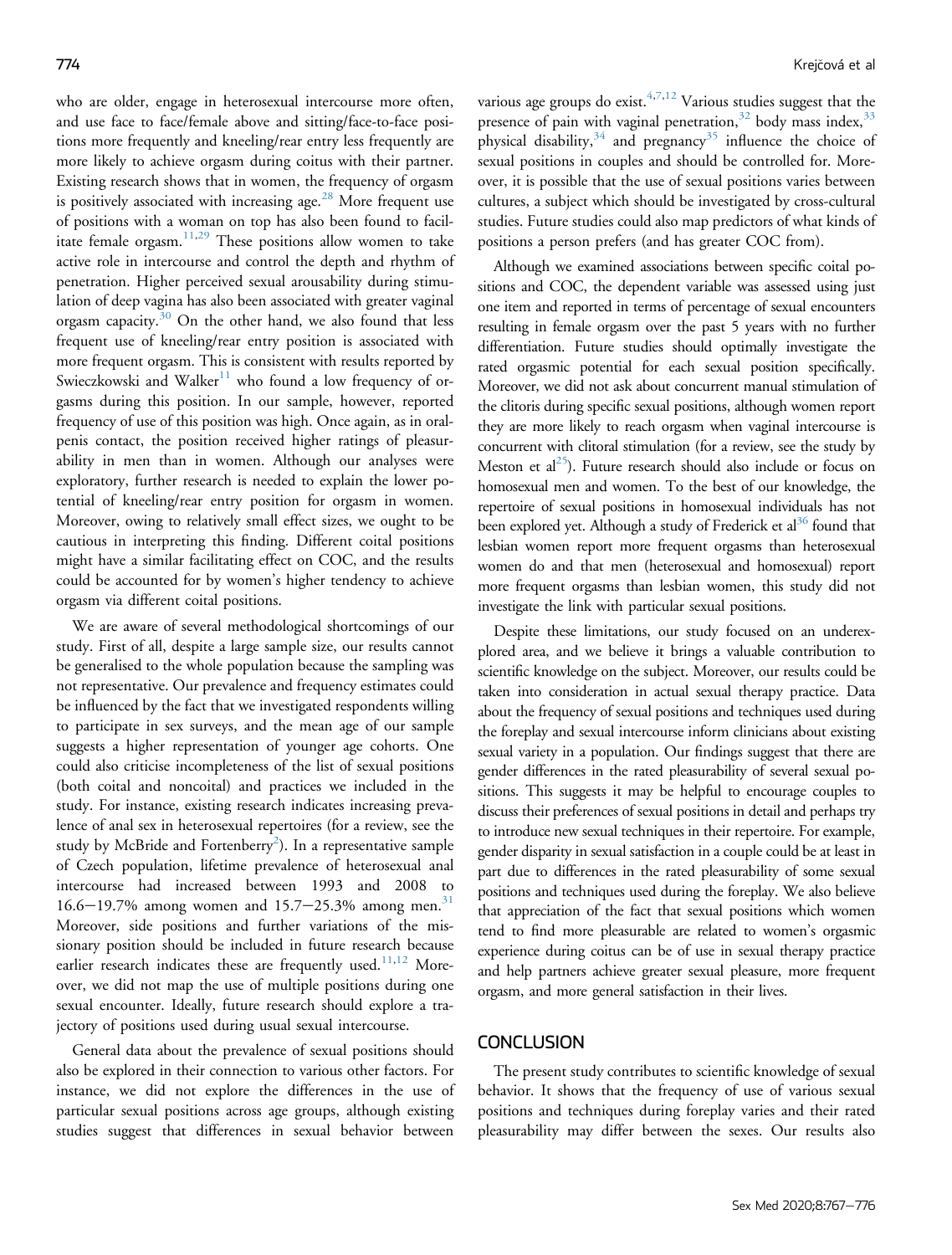suggest a possible association between coital positions and female orgasmic potential during penile-vaginal intercourse. Admittedly, owing to relatively small effect sizes, these conclusions ought to be interpreted with caution. Nevertheless, we believe findings such as those reported here can stimulate subsequent research that would contribute to new approaches in sexual therapy and help improve sexual lives.

Corresponding Author: Lucie Krejcová, PhD, National Institute of Mental Health, Topolová 748, Klecany 190 00, Czech Republic. Tel: +420 283 088 106; Fax: +420 283 088 464; E-mail: [lucie.krejcova@nudz.cz](mailto:lucie.krejcova@nudz.cz)

Conflict of Interest: The authors report no conflicts of interest.

Funding: This project was supported by Czech Science Foundation project GACR (K24 20-03604S), Charles University Research Centre of the Charles University, Czech Republic (UNCE 204056), and project "Sustainability for the National Institute of Mental Health" under grant Number LO1611 with financial support from the Ministry of Education, Youth and Sports of the Czech Republic within NPU I program. Lucie Krejčová was supported by the Charles University, Prague (GAUK 228218).

# STATEMENT OF AUTHORSHIP

Lucie Krejcová: Formal Analysis, Writing - Original Draft, Writing - Review & Editing, Funding Acquisition; Radim Kuba: Conceptualization, Methodology, Investigation, Project Administration, Writing - Review & Editing; Jaroslav Flegr: Conceptualization, Methodology, Investigation, Writing - Review & Editing; Kateřina Klapilová: Conceptualization, Methodology, Writing -Review & Editing.

#### <span id="page-8-0"></span>**REFERENCES**

- 1. [Daniélou A. The complete kama sutra, the](http://refhub.elsevier.com/S2050-1161(20)30092-1/sref1) first unabridged [modern translation of the classic Indian text. Rochester, VT:](http://refhub.elsevier.com/S2050-1161(20)30092-1/sref1) [Inner Tradition; 1993.](http://refhub.elsevier.com/S2050-1161(20)30092-1/sref1)
- <span id="page-8-2"></span><span id="page-8-1"></span>2. [McBride KR, Fortenberry JD. Heterosexual anal sexuality and](http://refhub.elsevier.com/S2050-1161(20)30092-1/sref2) [anal sex behaviors: a review.](http://refhub.elsevier.com/S2050-1161(20)30092-1/sref2) J Sex Res 2010;47:123-136.
- <span id="page-8-3"></span>3. [Bullough VL. Sexual variance in society and history. New York,](http://refhub.elsevier.com/S2050-1161(20)30092-1/sref3) [NY: John Wiley & Sons; 1976](http://refhub.elsevier.com/S2050-1161(20)30092-1/sref3).
- 4. [Herbenick D, Reece M, Schick V, et al. Sexual behavior in the](http://refhub.elsevier.com/S2050-1161(20)30092-1/sref4) [United States: results from a national probability sample of](http://refhub.elsevier.com/S2050-1161(20)30092-1/sref4) [men and women ages 14](http://refhub.elsevier.com/S2050-1161(20)30092-1/sref4)-94. [J Sex Med 2010;7:255-265.](http://refhub.elsevier.com/S2050-1161(20)30092-1/sref4)
- 5. [Johnson AM, Mercer CH, Erens B, et al. Sexual behaviour in](http://refhub.elsevier.com/S2050-1161(20)30092-1/sref5) [Britain: partnerships, practices, and HIV risk behaviours.](http://refhub.elsevier.com/S2050-1161(20)30092-1/sref5) [Lancet 2001;358:1835-1842.](http://refhub.elsevier.com/S2050-1161(20)30092-1/sref5)
- <span id="page-8-5"></span>6. [Mosher WD, Chandra A, Jones J. Sexual behavior and selected](http://refhub.elsevier.com/S2050-1161(20)30092-1/sref6) [health measures: men and women 15-44 years of age, United](http://refhub.elsevier.com/S2050-1161(20)30092-1/sref6) States, 2002. [Adv Data 2005;362:1-55.](http://refhub.elsevier.com/S2050-1161(20)30092-1/sref6)
- 7. [de Visser RO, Smith AM, Rissel CE, et al. Sex in Australia:](http://refhub.elsevier.com/S2050-1161(20)30092-1/sref7) [heterosexual experience and recent heterosexual encounters](http://refhub.elsevier.com/S2050-1161(20)30092-1/sref7)
- <span id="page-8-4"></span>8. [Weiss P, Zv](http://refhub.elsevier.com/S2050-1161(20)30092-1/sref8)ěř[ina J. Sexuální chování obyvatel v](http://refhub.elsevier.com/S2050-1161(20)30092-1/sref8) Č[R V \[Sexual](http://refhub.elsevier.com/S2050-1161(20)30092-1/sref8) [behaviour in CZ, V\]. Prague: Cegedim; 2014.](http://refhub.elsevier.com/S2050-1161(20)30092-1/sref8)
- <span id="page-8-6"></span>9. [Kinsey AC, Pomeroy WB, Martin CE. Sexual behaviour in the](http://refhub.elsevier.com/S2050-1161(20)30092-1/sref9) [male. Philadelphia, PA: Saunders; 1948.](http://refhub.elsevier.com/S2050-1161(20)30092-1/sref9)
- <span id="page-8-7"></span>10. [Kinsey AC, Pomeroy WB, Martin CE, et al. Sexual behavior in](http://refhub.elsevier.com/S2050-1161(20)30092-1/sref10) [the human female. Oxford: Saunders; 1953.](http://refhub.elsevier.com/S2050-1161(20)30092-1/sref10)
- <span id="page-8-8"></span>11. [Swieczkowski JB, Walker CE. Sexual behavior correlates of](http://refhub.elsevier.com/S2050-1161(20)30092-1/sref11) [female orgasm and marital happiness.](http://refhub.elsevier.com/S2050-1161(20)30092-1/sref11) J Nery Ment Dis 1978: [166:335-342](http://refhub.elsevier.com/S2050-1161(20)30092-1/sref11).
- <span id="page-8-9"></span>12. [Fugl-Meyer KS, Öberg K, Lundberg PO, et al. On orgasm,](http://refhub.elsevier.com/S2050-1161(20)30092-1/sref12) [sexual techniques, and erotic perceptions in 18- to 74-year-old](http://refhub.elsevier.com/S2050-1161(20)30092-1/sref12) Swedish women. [J Sex Med 2006;3:56-68.](http://refhub.elsevier.com/S2050-1161(20)30092-1/sref12)
- <span id="page-8-10"></span>13. [Eichel EW, De Simone Eichel J, Kule S. The technique of coital](http://refhub.elsevier.com/S2050-1161(20)30092-1/sref13) [alignment and its relation to female orgasmic response and](http://refhub.elsevier.com/S2050-1161(20)30092-1/sref13) simultaneous orgasm. [J Sex Marital Ther 1988;14:129-141.](http://refhub.elsevier.com/S2050-1161(20)30092-1/sref13)
- <span id="page-8-11"></span>14. [Pierce AP. The coital alignment technique \(CAT\): an overview](http://refhub.elsevier.com/S2050-1161(20)30092-1/sref14) of studies. [J Sex Marital Ther 2000;26:257-268](http://refhub.elsevier.com/S2050-1161(20)30092-1/sref14).
- <span id="page-8-12"></span>15. [Flegr J, Kuba R. The relation of toxoplasma infection and](http://refhub.elsevier.com/S2050-1161(20)30092-1/sref15) [sexual attraction to fear, danger, pain, and submissiveness.](http://refhub.elsevier.com/S2050-1161(20)30092-1/sref15) [Evol Psychol 2016;14.](http://refhub.elsevier.com/S2050-1161(20)30092-1/sref15)
- <span id="page-8-13"></span>16. [Kratochvíl S. Sex jako obohacení](http://refhub.elsevier.com/S2050-1161(20)30092-1/sref16) ž[ivota. Sexuální trénink v](http://refhub.elsevier.com/S2050-1161(20)30092-1/sref16) [sedmi lekcích. Praha: Grada Publishing; 2005](http://refhub.elsevier.com/S2050-1161(20)30092-1/sref16).
- <span id="page-8-14"></span>17. [Cohen J. Statistical power analysis for the behavioral sciences.](http://refhub.elsevier.com/S2050-1161(20)30092-1/sref17) [New York, NY: Routledge; 1988](http://refhub.elsevier.com/S2050-1161(20)30092-1/sref17).
- <span id="page-8-15"></span>18. [Leichliter JS, Chandra A, Liddon N, et al. Prevalence and](http://refhub.elsevier.com/S2050-1161(20)30092-1/sref18) [correlates of heterosexual anal and oral sex in adolescents and](http://refhub.elsevier.com/S2050-1161(20)30092-1/sref18) adults in the United States. [J Infect Dis 2007;196:1852-1859](http://refhub.elsevier.com/S2050-1161(20)30092-1/sref18).
- <span id="page-8-16"></span>19. [Hite S. The hite report: a Nationwide Study of Female Sexu](http://refhub.elsevier.com/S2050-1161(20)30092-1/sref19)[ality. New York, NY: Seven Stories Press; 2004.](http://refhub.elsevier.com/S2050-1161(20)30092-1/sref19)
- <span id="page-8-17"></span>20. [Stone N, Hatherall B, Ingham R, et al. Oral sex and condom](http://refhub.elsevier.com/S2050-1161(20)30092-1/sref20) [use among young people in the United Kingdom.](http://refhub.elsevier.com/S2050-1161(20)30092-1/sref20) Perspect [Sex Reprod Health 2006;38:6-12.](http://refhub.elsevier.com/S2050-1161(20)30092-1/sref20)
- <span id="page-8-18"></span>21. [Haavio-Mannila E, Kontula O. Correlates of increased sexual](http://refhub.elsevier.com/S2050-1161(20)30092-1/sref21) satisfaction. [Arch Sex Behav 1997;26:399-419](http://refhub.elsevier.com/S2050-1161(20)30092-1/sref21).
- <span id="page-8-19"></span>22. [Forsberg M. Does pornography in](http://refhub.elsevier.com/S2050-1161(20)30092-1/sref22)fluence sexual activities? In: [von Feilitzen C, Carlsson U, eds. Children in the new media](http://refhub.elsevier.com/S2050-1161(20)30092-1/sref22) [landscape: games, pornography, perceptions. Goteborg:](http://refhub.elsevier.com/S2050-1161(20)30092-1/sref22) [UNESCO International Clearinghouse on Children and Violence](http://refhub.elsevier.com/S2050-1161(20)30092-1/sref22) [on the Screen; 2001. p. 159-161](http://refhub.elsevier.com/S2050-1161(20)30092-1/sref22).
- <span id="page-8-20"></span>23. [Brody S, Weiss P. Vaginal orgasm is associated with vaginal](http://refhub.elsevier.com/S2050-1161(20)30092-1/sref23) [\(not clitoral\) sex education, focusing mental attention on](http://refhub.elsevier.com/S2050-1161(20)30092-1/sref23) [vaginal sensations, intercourse duration, and a preference for a](http://refhub.elsevier.com/S2050-1161(20)30092-1/sref23) longer penis. [J Sex Med 2010;7:2774-2781.](http://refhub.elsevier.com/S2050-1161(20)30092-1/sref23)
- <span id="page-8-21"></span>24. [Mustanski BS. Getting wired: exploiting the Internet for the](http://refhub.elsevier.com/S2050-1161(20)30092-1/sref24) [collection of valid sexuality data.](http://refhub.elsevier.com/S2050-1161(20)30092-1/sref24) J Sex Res 2001;38:292-301.
- <span id="page-8-22"></span>25. [Meston CM, Levin RJ, Sipski ML, et al. Women](http://refhub.elsevier.com/S2050-1161(20)30092-1/sref25)'s orgasm. [Annu Rev Sex Res 2004;15:173-257.](http://refhub.elsevier.com/S2050-1161(20)30092-1/sref25)
- 26. [Brody S. The relative health bene](http://refhub.elsevier.com/S2050-1161(20)30092-1/sref26)fits of different sexual activities. [J Sex Med 2010;7:1336-1461.](http://refhub.elsevier.com/S2050-1161(20)30092-1/sref26)
- 27. [Brody S, Costa RM. Vaginal orgasm is associated with indices](http://refhub.elsevier.com/S2050-1161(20)30092-1/sref27) of women'[s better psychological, intimate relationship, and](http://refhub.elsevier.com/S2050-1161(20)30092-1/sref27) psychophysiological function. [Can J Hum Sex 2017;26:1-4.](http://refhub.elsevier.com/S2050-1161(20)30092-1/sref27)